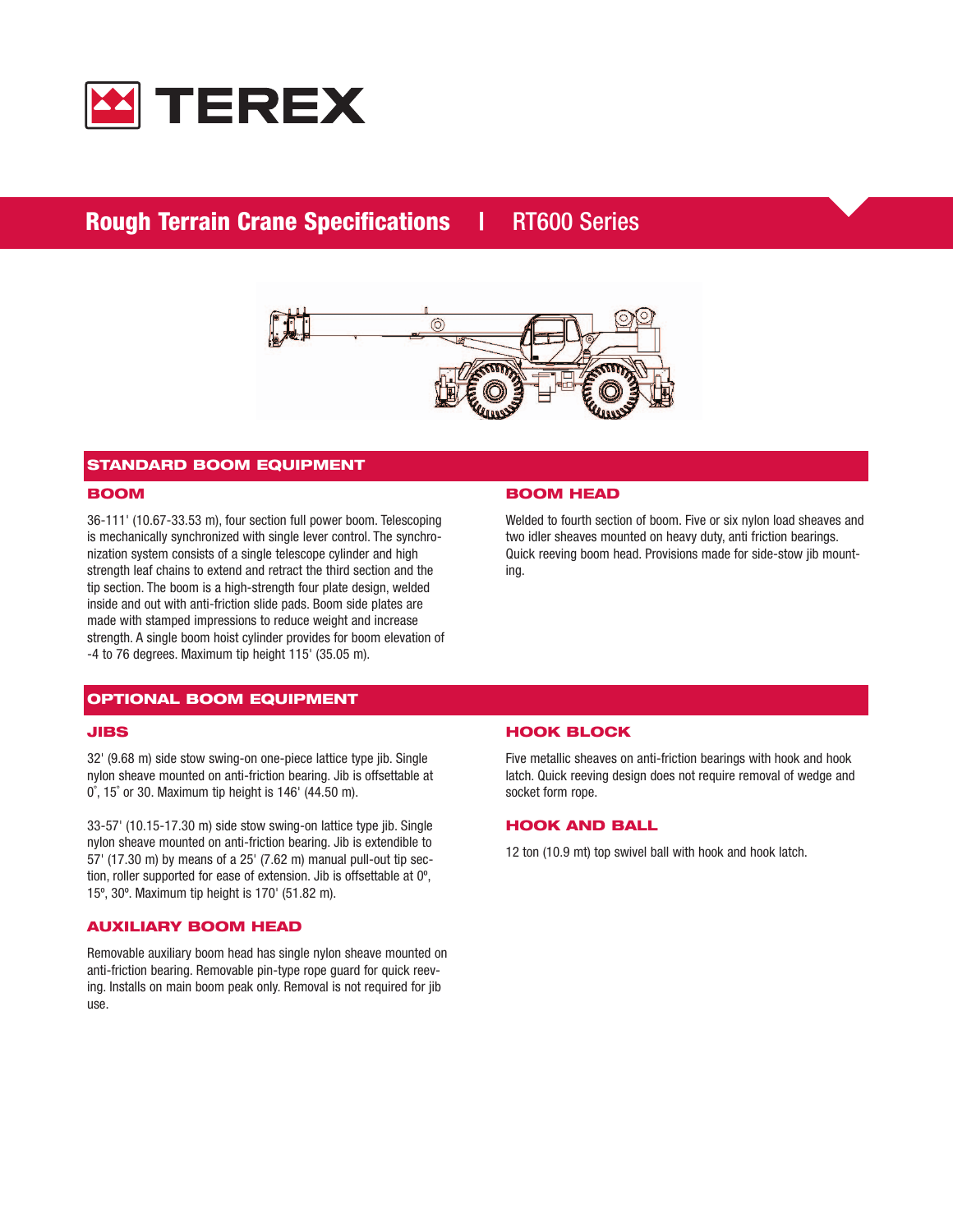

# **STANDARD UPPERSTRUCTURE EQUIPMENT**

# **UPPERSTRUCTURE FRAME**

All welded one-piece structure fabricated with high tensile strength alloy steel. Counterweight is bolted to frame.

#### **TURNTABLE CONNECTION**

Swing bearing is a single row, ball type with internal teeth. The swing bearing is bolted to the revolving upperstructure and to the carrier frame.

#### **SWING**

A hydraulic motor drives a double planetary reduction gear for precise and smooth swing function. Swing speed (no load) is 1.9 rpm.

#### **SWING BRAKE**

Heavy duty multiple disc swing brake is mechanically actuated from operator's cab by foot pedal. Brake may be locked on or used as a momentary brake. A 360º house mechanical house lock is standard.

#### **RATED CAPACITY INDICATOR**

Rated Capacity Indicator with visual and audible warning system and automatic function disconnects. Second generation pictographic display includes: boom radius, boom angle, boom length, allowable load, actual load, and percentage of allowable load registered by bar graph. Operator settable alarms provided for swing angle, boom length, boom angle, tip height, and work area exclusion zone. Antitwo block system includes audio/visual warning and automatic function disconnects.

## **OPERATORS CAB**

Environmental cab with all steel construction, optimum visibility, tint- ed safety glass throughout. and rubber floor matting is mounted on vibration absorbing pads. The cab has a sliding door on the left side. Framed sliding window on the right side, hinged tinted all glass skylight and removable front windshield to provide optimum visibility of the load open or closed. Acoustical foam padding insulates against sound and weather. The deluxe six-way adjustable seat is equipped with a mechanical suspension and includes head and arm rests.

## **STANDARD CARRIER EQUIPMENT**

#### **CARRIER CHASSIS**

Chassis is Terex designed with four-wheel drive and four-wheel steer (4x4x4). Has box-type construction with reinforcing cross members, a precision machined turn table mounting plate and integrally welded outrigger boxes. Decking has anti-skid surfaces, including between the frame rails lockable front tool storage compartment, and access steps and handles on the left and right sides and on all four corners.

#### **AXLES AND SUSPENSION**

Rear axle is a planetary drive/steer type with 10.5' (.26 m) of total oscillation. Automatic oscillation lockouts that engage when the superstructure is swung 10˚in either direction. Front axle is a planetary drive/steer type, rigid mounted to the frame for increased stability.

#### **STEERING**

Hydraulic four-wheel power steering for two-wheel, four-wheel coordinated, or four-wheel crab steer is easily controlled by steering wheel. A rear axle centering light is provided.

|             | Turning Radius:<br>(to CL of outside tire) | <b>Curb Clearance</b><br>Radius |
|-------------|--------------------------------------------|---------------------------------|
| Two-wheel:  | $41'$ 7" (12.7 m)                          | 43' 2" (13.2 m)                 |
| Four-wheel: | $22'$ 10" (7.0 m)                          | 24' 7" (7.5 m)                  |



### **CONTROLS**

Armrest mounted dual axis controls for winch(s), swing, and boom elevation. Winch rotation indication incorporated into control handles. Armrest swings up to improve access and egress. Vernier adjustable hand throttle included. Steering column mounted turn signal, wiper, and shift controls. Switches include ignition, engine stop, lights, horn, roof window wiper, defroster, steering mode, parking brake, outriggers, 360˚ house lock, etc. Horn and winch speed shift switches are mounted in the levers. Foot control pedals include swing brake, boom telescope, service brake, and accelerator.

#### **INSTRUMENTATION AND ACCESSORIES**

In-cab gauges include air pressure, bubble level, engine oil pressure,<br>fuel, engine temperature, voltmeter, transmission temperature, and transmission oil pressure. Indicators include low air, high water temperature, low oil pressure, high transmission temperature, and low coolant level audio/visual warning, hoist drum rotation indicator(s), and Rated Capacity Indicator. Accessories include fire extinguisher; light package including headlights, tail light, brake lights, directional signals, four-way hazard flashers, dome light, and back-up lights<br>with audible back-up alarm; windshield washer/wiper; skylight wiper; R.H. and L.H. rear view mirrors; dash lights; and seat belt.<br>Circuit breakers protect electrical circuits.

#### **HYDRAULIC CONTROL VALVES**

Valves are mounted on the rear of the upperstructure and are easily Accessible. Valves have electric/hydraulic operators and include one pressure compensated two spool valve for main and auxiliary winch, and one single spool valve for swing. Quick disconnects are provided for ease of installation of pressure check gauges.

#### **OPTIONAL EQUIPMENT**

Auxiliary Winch, Single axis armrest mounted controllers CLP Heater/Defroster, Hydraulically powered Air conditioner with or without hydraulic header, Diesel Heater/ Defroster, Work Lights, Rotating Beacon.



#### **TRANSMISSION**

Range shift type power-shift transmission with integral torque converter provides six speeds forward and six speed reverse with neutral safety start. Four wheel drive engages automatically with low range and two wheel drive with high range. Automatic pulsating back-up alarm.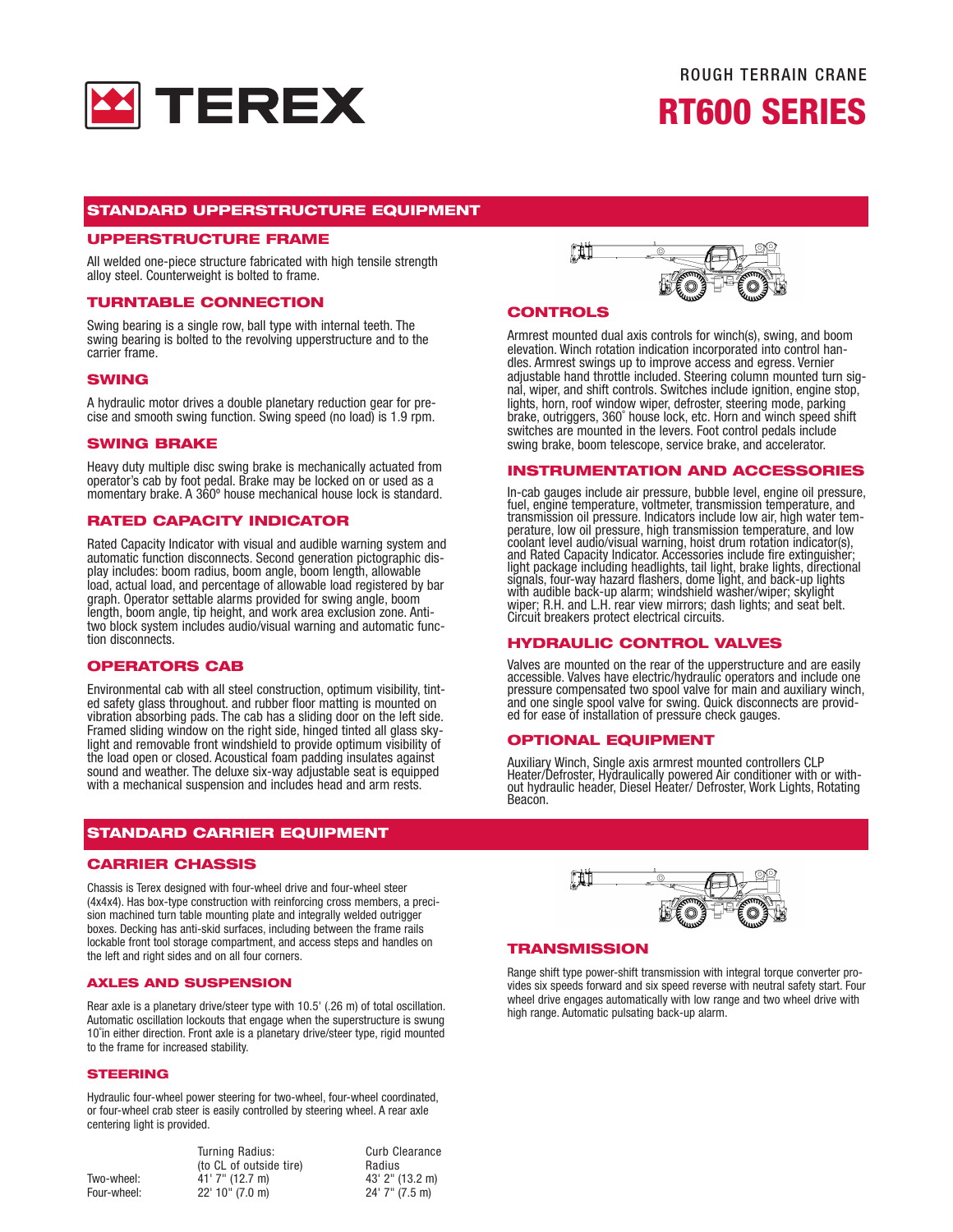

# ROUGH TERRAIN CRANE **RT600 SERIES**

#### **STANDARD CARRIER EQUIPMENT (CONTINUED)**

#### **MULTI-POSITION OUT AND DOWN OUTRIGGERS**

Fully independent hydraulic outriggers may be utilized fully extended to 24' (7.32 m) centerline to centerline, in their 1/2 extended position, or fully retracted for maximum flexibility. Easily removable Almag floats, each with an area of 254 in<sup>2</sup> (1639 cm<sup>2</sup>), stow on the outrigger boxes at their point of use. Complete controls and a sight leveling bubble are located in the operator's cab.

#### **WHEELS AND TIRES**

Disc type wheels with full tapered bead seat rim. 157.56" (4 m) wheelbase.

#### **TIRES**

Wide earthmover (E3) style tread tires provide life and flotation. 29.50 x 25, 28 P.R.-std.

### **HYDRAULIC SYSTEM**

#### **HYDRAULIC PUMPS**

Three gear type pumps, one single and two in tandem , driven off the transmission. Combined system capability is 113 gpm (428 lpm). Includes pump disconnect on winch pump.

#### **Main and Auxiliary Winch Pump**

- $\rightarrow$  52.7 gpm (199.5 lpm) @ 4,500 psi (316.4 kg/cm<sup>2</sup>) **Boom Hoist and Telescope Pump**
- $\rightarrow$  37.3 gpm (141.2 lpm) @ 3,500 psi (246.1 kg/cm<sup>2</sup>) **Power Steering, Outrigger and Swing Pump**
- ▶ 18.7 gpm (70.8 lpm) @ 3,500 psi (246.1 kg/cm<sup>2</sup>)

#### **MAIN WINCH SPECIFICATIONS**

Hydraulic winch with bent axis piston motor and planetary reduction gearing provides two-speed operation with equal speeds for power up and down. Winch is equipped with an integral automatic brake, grooved drum, tapered flanges, standard cable roller on drum, and electronic rotation indicator.

| Performance<br>• Max line speed (no load)   | LO-Range             | HI-Range              |
|---------------------------------------------|----------------------|-----------------------|
| $\triangleright$ First layer                | 187 fpm (57 m/min)   | 300 fpm (91.4 m/min)  |
| $\triangleright$ Fifth layer                | 269 fpm (82 m/min)   | 431 fpm (131.4 m/min) |
| $\triangleright$ Max. line pull-first layer | 18,450 lb (8 369 kg) | 10,002 lb (4 537 kg)  |
| $\triangleright$ Max. line pull-fifth layer | 12,845 lb (5 826 kg) | 6,963 lb (3 158 kg)   |

Permissible line pull  $13,800$  lb (6 260 kg)

**Drum Dimensions Drum Capacity**<br>13" (330 mm) drum diameter Max. Storage: 561' (171 m) ▶ 13" (330 mm) drum diameter<br/>\n▶ 20.16" (512 mm) length

Max. Useable: 561' (171 m)\*

- 
- $\blacktriangleright$  12.5" (546 mm) flange dia.
- $\triangleright$  Cable: 3/4" x 600' (19 mm x 182.9 m)
- Cable type:  $3/4$ " (19 mm) 6 x 19 IWRC XIPS, right regular lay, performed.
- $\blacktriangleright$  Min. breaking strength 29.4 tons (26.6 mt)

\*Based on minimum flange height above top layer to comply with ANSI B30.5

### **OPTIONAL AUXILIARY WINCH**

Hydraulic two-speed winch with bent axis piston motor, equal speed power up and down, planetary reduction with integral automatic brake, grooved drum with tapered flanges, drum roller, and rotation indicator.

#### **Performance**

- Max. line speed (no load) Fifth layer  $\overline{431}$  fpm (131.4 m/min)<br>■ Max. line pull First layer 18,450 lb (8 369 kg)
- $\blacktriangleright$  Max. line pull First layer

**Drum Dimensions and Capacity** (Same as main winch)

**SERVICE BRAKES**

**PARKING BRAKE**

**OPTIONAL EQUIPMENT**

brakes on all wheels.

**FILTRATION**

Full flow oil filtration system with bypass protection includes a removable 60 mesh (250 micron) suction screen-type filter and five micron replaceable return line filter.

Split system air over hydraulic 18.5" (470 mm) diameter disc dual caliper

Immersion Heater, Pintle Hook, Clearance Lights, Independent Rear Wheel Steer, Four Mode Rear Wheel Steer, 20,000 lb line pull front mounted winch.

Front axle equipped with spring-set, air released parking brake.

#### **HYDRAULIC RESERVOIR**

All steel, welded construction with internal baffles and diffuser. Provides easy access to filters and is equipped with an external sight level gauge. The hydraulic tank is pressurized to aid in keeping out contaminants and in reducing potential pump cavitation. Capacity is 116 gal (439 L). Hydraulic oil cooler is standard.

#### **OPTIONAL HOIST LINE**

**Main winch and optional auxiliary winch** 3/4" (19 mm) rotation resistant compacted strand 34 x 7 grade 1960. Min. breaking strength 34.5 tons (31.7 mt).

#### **ENGINE SPECIFICATIONS**

- Make and Model, Cummins QSB-215 (300 hp)<br>► Type 6 cylinder
- Type 6 cylinder<br>■ Bore and Stroke 4.02 x 4.7
	- $4.02 \times 4.72$ " (102 x 120 mm)<br>359 in<sup>3</sup> (5.9 L)
- $\rightarrow$  Displacement<br> $\rightarrow$  Rated HP
- A Rated HP 215 hp (160 kw) @ 2500 rpm<br>A Max. Gross HP 255 hp (168 kw) @ 2300 rpm
- <sup>u</sup>Max. Gross HP 255 hp (168 kw) @ 2300 rpm <sup>u</sup>Max. Gross Torque 655 lb ft (888 N•m) @ 1500 rpm
- 
- ▶ Aspiration Turbocharged & charge air cooled<br>▶ Air filter dry type
- Air filter dry type<br>Electrical System 12 volt ■ Electrical System 12 volt<br>■ Alternator 102 amp
- $\blacktriangleright$  Alternator<br> $\blacktriangleright$  Battery
- $\triangleright$  Battery (2) 12V-1900 C.C.A.
- ▶ Fuel Capacity 50 gal (189 L)

# **PERFORMANCE (STANDARD ENGINE)**

| Trans-<br>mission<br>Gear | <b>Forward</b><br><b>Drive</b> | Max.<br><b>Speed</b> | Max.<br><b>Tractive</b><br><b>Effort</b> | Grade-<br>ability<br>@ Stall |
|---------------------------|--------------------------------|----------------------|------------------------------------------|------------------------------|
| ▶ 1                       | 4-wheel                        | 1.9 mph (3.1 kph)    | 86,330 lb (39 159 kg)                    | 127.6%                       |
| $\cdot$ 2                 | 4-wheel                        | 3.8 mph (6.1 kph)    | 41,547 lb (18 845 kg)                    | 48.5%                        |
| $\triangleright$ 3        | 4-wheel                        | 9.6 mph (15.4 kph)   | 15,220 lb (6 904 kg)                     | 34.7%                        |
| $+4$                      | 2-wheel                        | 5.2 mph (8.4 kph)    | 29,686 lb (13 465 kg)                    | 18%                          |
| $\triangleright$ 5        | 2-wheel                        | 10.3 mph (16.6 kph)  | 14,260 lb (6 468 kg)                     | 12%                          |
| $\triangleright$ 6        | 2-wheel                        | 23.4 mph (37.7 kph)  | 5,211 lb (2 364 kg)                      | 5.9%                         |

All performance data is based on a gross vehicle weight of 86,000 lb (39 009 kg) 29.5x25 tires, 4x4 drive. Performance may vary due to engine perform-ance. Gradeability data is theoretical and is limited by tire slip, machine stability, or oil pan design.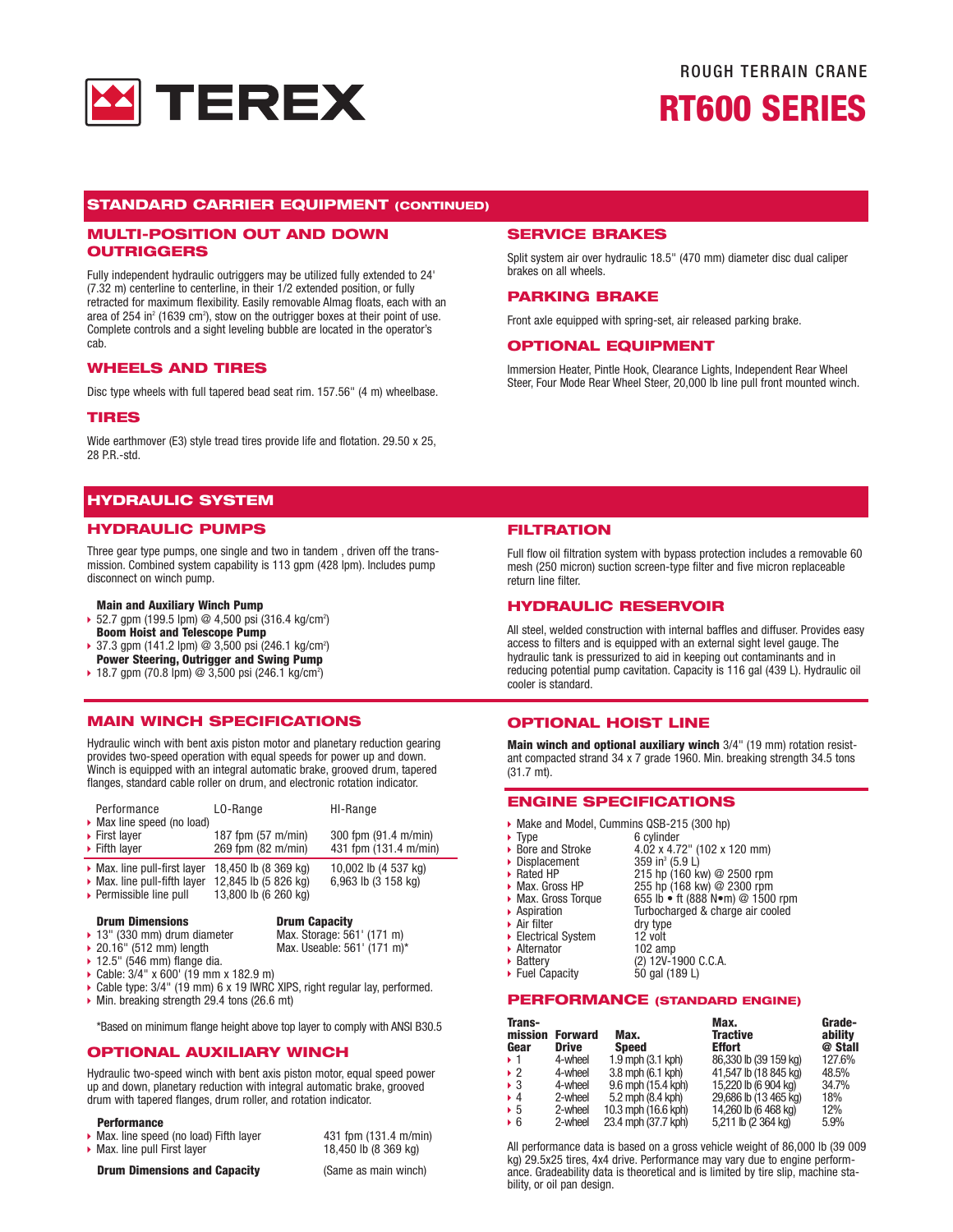

### **GENERAL DIMENSIONS**

1. Dimensions given assume the boom is fully retracted in travel position and 29.50 x 25 tires.

2. Minimum ground clearance under: transmission-29.00", axle bowls-23.62", tie rods-23.88"



| <b>WEIGHTS &amp;</b><br><b>AXLE LOADS</b>           | <b>GROSS</b><br><b>WEIGHT</b> |                          | <b>UPPER FACING</b><br><b>FRONT</b> | <b>GROSS</b><br><b>WEIGHT</b> | <b>UPPER FACING</b><br><b>FRONT</b> |                          |
|-----------------------------------------------------|-------------------------------|--------------------------|-------------------------------------|-------------------------------|-------------------------------------|--------------------------|
|                                                     | LB.                           | <b>FRONT</b>             | <b>REAR</b>                         | KG                            | <b>FRONT</b>                        | <b>REAR</b>              |
| Basic crane with 14,200 lb (6 440 kg) counterweight | 85,694                        | 45,238                   | 40,456                              | 38 870                        | 20 520                              | 18 350                   |
| <b>Add Options:</b>                                 |                               |                          |                                     |                               |                                     |                          |
| 32' (9.68 m) Swing-on Jib (Stowed)                  | 1,270                         | 2,205                    | 935                                 | 576                           | 1 000                               | 424                      |
|                                                     | $+$                           | $+$                      | $\overline{\phantom{a}}$            | $+$                           | $+$                                 | $\overline{\phantom{a}}$ |
| 33'-57' (10.15-17.30 m) Swing-on Jib (Stowed)       | 2,170                         | 3,580                    | 1,410                               | 984                           | 1 624                               | 640                      |
|                                                     | $+$                           | $+$                      | $\overline{\phantom{a}}$            | $+$                           | $+$                                 | $\overline{\phantom{a}}$ |
| Axillary Boom Head                                  | 125                           | 365                      | 240                                 | 57                            | 166                                 | 109                      |
|                                                     | $+$                           | $+$                      | $\overline{\phantom{a}}$            | $+$                           | $+$                                 | $\overline{\phantom{a}}$ |
| Auxiliary Winch with Wire Rope, Controls, Etc.      | 584                           | 30                       | 614                                 | 265                           | 14                                  | 279                      |
|                                                     | $+$                           | $\overline{\phantom{a}}$ | $+$                                 | $+$                           | $\overline{\phantom{a}}$            | $+$                      |
| 75 T (68.0 mt) 5-Sheave Hook Block                  | 1,040                         | 1,971                    | 931                                 | 472                           | 894                                 | 422                      |
|                                                     | $+$                           | $+$                      | $\overline{\phantom{a}}$            | $+$                           | $+$                                 | $\overline{\phantom{a}}$ |
| 60 T (54.4 mt) 5-Sheave Hook Block                  | 1,204                         | 2,233                    | 1.029                               | 546                           | 1 0 1 3                             | 467                      |
|                                                     | $+$                           | $+$                      | $\overline{\phantom{a}}$            | $+$                           | $+$                                 | $\overline{\phantom{a}}$ |
| 20 T (18.1 mt) I-Sheave Hook Block                  | 570                           | 936                      | 366                                 | 259                           | 425                                 | 166                      |
|                                                     | $+$                           | $+$                      | $\overline{\phantom{a}}$            | $+$                           | $+$                                 | $\overline{\phantom{a}}$ |
| 12 T (19.9 mt) Hook and Ball (In tool box)          | 419                           | 443                      | 24                                  | 190                           | 201                                 | 11                       |
|                                                     | $+$                           | $+$                      | $\overline{\phantom{a}}$            | $+$                           | $+$                                 | ٠                        |
| <b>Pintle Hook:</b>                                 |                               |                          |                                     |                               |                                     |                          |
| Front                                               | 45<br>$+$                     | 60<br>$+$                | 15<br>$\overline{\phantom{a}}$      | 20<br>$+$                     | 27<br>$+$                           | $\overline{a}$           |
| Rear                                                | 45                            | 25                       | 70                                  | 20                            | 11                                  | 31                       |
|                                                     | $+$                           | $\overline{\phantom{a}}$ | $+$                                 | $+$                           | $\overline{\phantom{a}}$            | $+$                      |
| Substitute:                                         | 98                            | 17                       | 115                                 | 44                            | 8                                   | 52                       |
|                                                     | $+$                           | $\overline{\phantom{0}}$ | $+$                                 | $+$                           | $\overline{\phantom{0}}$            | $+$                      |
| 600' of 34x7 class spin resistant wire rope         |                               |                          |                                     |                               |                                     |                          |

Note: Weights are for Terex supplied equipment and are subject to 2% variation due to manufacturing tolerances.

**TEREX Cranes** 106-12th Street S.E. Waverly, Iowa 50677-9466 USA TEL (319) 352-3920 FAX (319) 352-5727 EMAIL inquire@terexwaverly.com WEB terex.com

WE RESERVE THE RIGHT TO AMEND THESE SPECIFICATIONS AT ANY TIME WITHOUT NOTICE. THE ONLY WARRANTY APPLICABLE IS OUR STANDARD WRITTEN WARRANTY APPLICABLE TO THE PARTICULAR PRODUCT AND SALE.<br>WE MAKE NO OTHER WARRANTY, EXPRESS ©TEREX CRANES, INC 2005 PRINTED IN U.S.A MARCH 7, 2005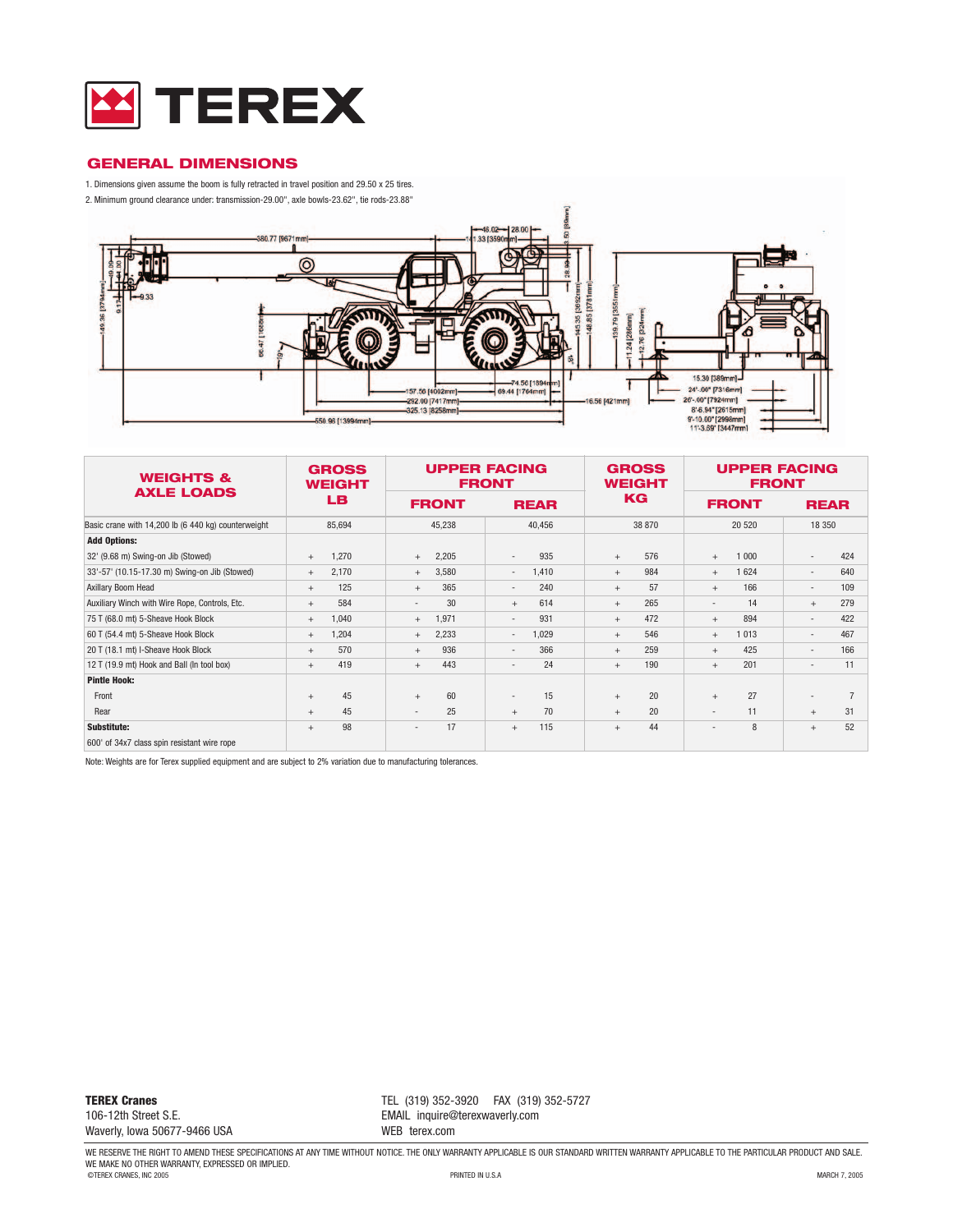

# **Range Diagram and Lifting Capacity | RT665**

## **65 TON LIFTING CAPACITY**

### **RANGE DIAGRAM 36' - 111' BOOM**



DIMENSIONS ARE FOR LARGEST FACTORY FURNISHED HOOK BLOCK AND HOOK & BALL, WITH ANTI-TWO BLOCK ACTIVATED

| <b>COUNTERWEIGHT</b>        | W/AUX. WINCH 13,100 LB<br><b>W/0 AUX. WINCH 14,200 LB</b> |
|-----------------------------|-----------------------------------------------------------|
| <b>BOOM LENGTH</b>          | $36' - 111'$                                              |
| <b>OUTRIGGER SPREAD</b>     | 24'                                                       |
| <b>STABILITY PERCENTAGE</b> | <b>ON OUTRIGGERS 85%</b><br><b>ON TIRES 75%</b>           |
| <b>PCSA CLASS</b>           | 10-270                                                    |



CRANE WORKING POSITIONS



# **CRANE WORKING CONDITIONS REDUCTION IN MAIN BOOM CAPACITY**

| All jib in stowed position | 0 lb              |
|----------------------------|-------------------|
| Aux. boom in head sheave   | 100 <sub>lb</sub> |

# **HOOK BLOCK WEIGHTS**

| Hook and ball         | 419 lb   |
|-----------------------|----------|
| Hook block (5 sheave) | 1,204 lb |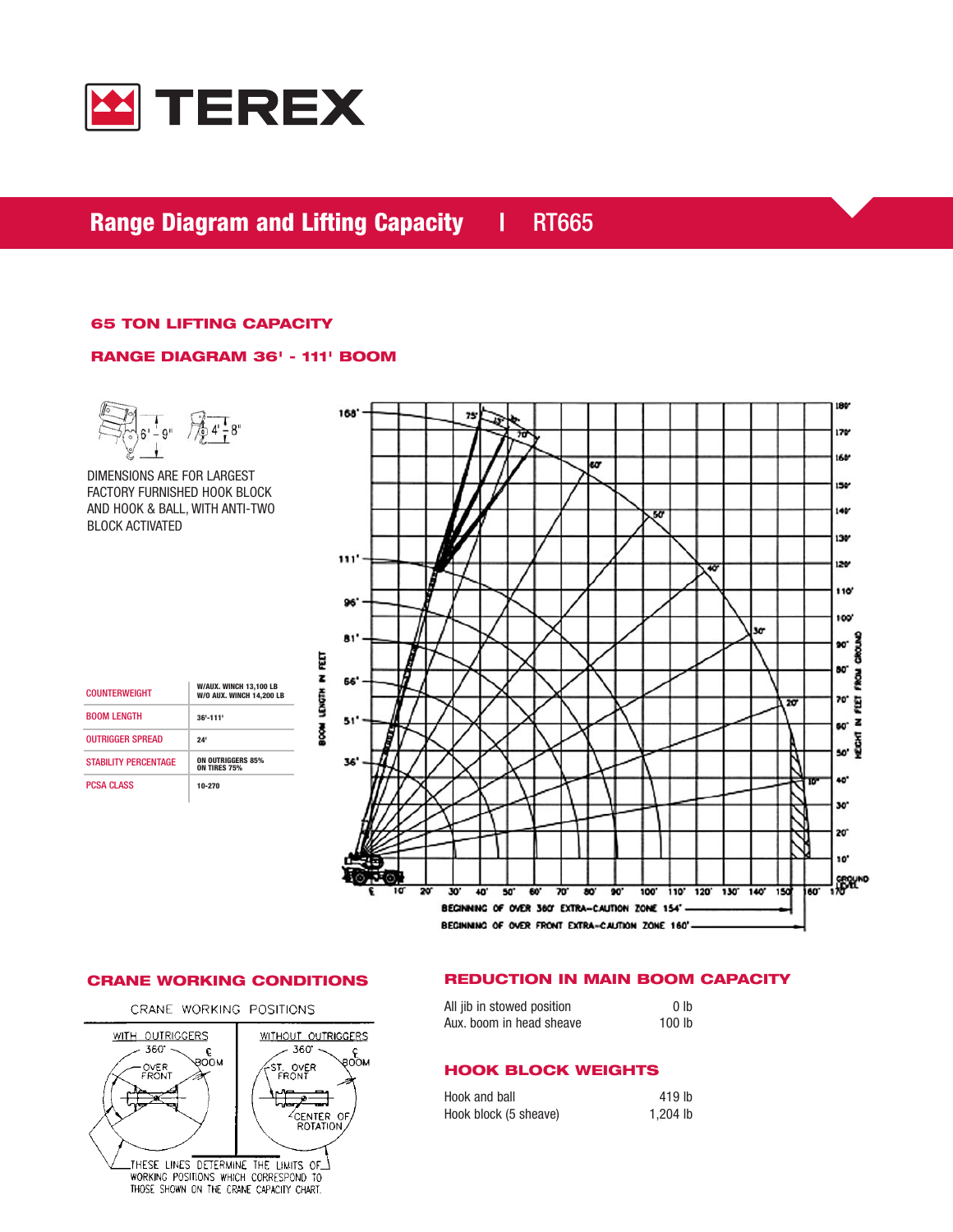



# LIFTING CAPACITIES CAUTION: Do not use this specification sheet as a load rating chart. The format of data is not consistent with the machine chart and may be subject to change

|               | <b>BOOM LENGTH 36'</b> |              |          |                               | <b>BOOM LENGTH 51'</b> |             |             | <b>BOOM LENGTH 66'</b> |         |               |
|---------------|------------------------|--------------|----------|-------------------------------|------------------------|-------------|-------------|------------------------|---------|---------------|
|               | <b>BOOM</b>            |              |          | B <sub>0</sub> <sub>O</sub> M |                        |             | <b>BOOM</b> |                        |         |               |
| <b>LOAD</b>   | ANGLE                  | <b>OVER</b>  |          | ANGLE                         | <b>OVER</b>            |             | ANGLE       | <b>OVER</b>            |         | LOAD          |
| <b>RADIUS</b> | (DEG)                  | <b>FRONT</b> | 360°     | (DEG)                         | <b>FRONT</b>           | $360^\circ$ | (DEG)       | <b>FRONT</b>           | 360°    | <b>RADIUS</b> |
| (FT)          | REF.                   | (LB)         | (LB)     | REF.                          | (LB)                   | (LB)        | REF.        | (LB)                   | (LB)    | (FT)          |
| 10            | 67.1                   | 130,000*     | 130,000* | 74.1                          | 80,100*                | 80,100*     |             |                        |         | 10            |
| 12            | 63.6                   | 106,800*     | 106,800* | 71.8                          | 80,100*                | 80,100*     |             |                        |         | 12            |
| 15            | 57.5                   | 86,100*      | 85,900*  | 68.1                          | 78,500*                | 78,500*     | 73.3        | 62,000*                | 62,000* | 15            |
| 20            | 48.0                   | 62,100*      | 62,100*  | 61.9                          | 63,400*                | 63,400*     | 68.7        | 54,900*                | 54,900* | 20            |
| 25            | 35.9                   | 47,700*      | 47,700*  | 55.3                          | 48,900*                | 48,900*     | 63.9        | 49,200*                | 49,200* | 25            |
| 30            | 18.0                   | 37,800*      | 37.800*  | 48.0                          | 39,200*                | 39,200*     | 58.9        | 39,900*                | 39,900* | 30            |
| 35            | $\star\star$           |              |          | 39.9                          | 32,300*                | 32,300*     | 53.7        | 33,000*                | 33,000* | 35            |
| 40            |                        |              |          | 29.9                          | 27,100*                | 27,000      | 48.0        | 27,700                 | 27,500  | 40            |
| 45            |                        |              |          | 15.0                          | 22,200                 | 21,400      | 41.9        | 23,000                 | 2,200   | 45            |
| 50            |                        |              |          | $**$                          |                        |             | 34.8        | 19,100                 | 18,300  | 50            |
| 55            |                        |              |          |                               |                        |             | 26.2        | 16,000                 | 15,200  | 55            |
| 60            |                        |              |          |                               |                        |             | 13.2        | 13,500                 | 12,700  | 60            |
| 65            |                        |              |          |                               |                        |             | $**$        |                        |         | 65            |
| 70            |                        |              |          |                               |                        |             |             |                        |         | 70            |
| 75            |                        |              |          |                               |                        |             |             |                        |         | 75            |
| 80            |                        |              |          |                               |                        |             |             |                        |         | 80            |
| 85            |                        |              |          |                               |                        |             |             |                        |         | 85            |
| 90            |                        |              |          |                               |                        |             |             |                        |         | 90            |
| 95            |                        |              |          |                               |                        |             |             |                        |         | 95            |
| 100           |                        |              |          |                               |                        |             |             |                        |         | 100           |
| 105           |                        |              |          |                               |                        |             |             |                        |         | 105           |
| 110           |                        |              |          |                               |                        |             |             |                        |         | 110           |

### **ON OUTRIGGERS - FULLY EXTENDED**

#### **USE THESE CHARTS ONLY WHEN ALL OUTRIGGERS ARE FULLY EXTENDED**

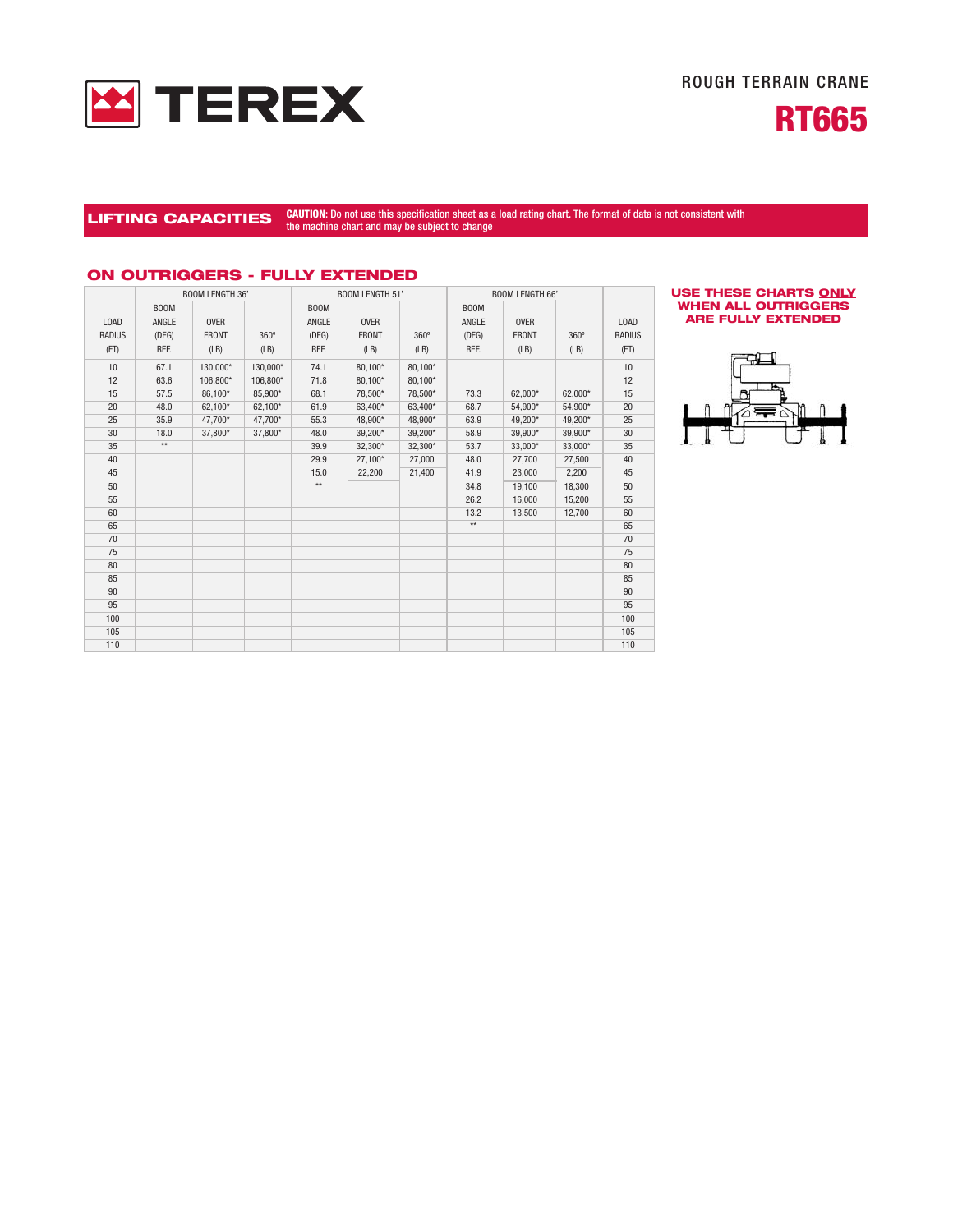



# LIFTING CAPACITIES CAUTION: Do not use this specification sheet as a load rating chart. The format of data is not consistent with the machine chart and may be subject to change

|               |              | <b>BOOM LENGTH 81'</b> |         |                             | <b>BOOM LENGTH 96'</b> |             |                             | <b>BOOM LENGTH 111'</b> |         |               |
|---------------|--------------|------------------------|---------|-----------------------------|------------------------|-------------|-----------------------------|-------------------------|---------|---------------|
|               | <b>BOOM</b>  |                        |         | B <sub>0</sub> <sub>M</sub> |                        |             | B <sub>0</sub> <sub>M</sub> |                         |         |               |
| LOAD          | ANGLE        | <b>OVER</b>            |         | ANGLE                       | <b>OVER</b>            |             | ANGLE                       | <b>OVER</b>             |         | LOAD          |
| <b>RADIUS</b> | (DEG)        | <b>FRONT</b>           | 360°    | (DEG)                       | <b>FRONT</b>           | $360^\circ$ | (DEG)                       | <b>FRONT</b>            | 360°    | <b>RADIUS</b> |
| (FT)          | REF.         | (LB)                   | (LB)    | REF.                        | (LB)                   | (LB)        | REF.                        | (LB)                    | (LB)    | (FT)          |
|               |              |                        |         |                             |                        |             |                             |                         |         |               |
| 10            |              |                        |         |                             |                        |             |                             |                         |         | 10            |
| 12            |              |                        |         |                             |                        |             |                             |                         |         | 12            |
| 15            |              |                        |         |                             |                        |             |                             |                         |         | 15            |
| 20            | 72.8         | 46,300*                | 46.300* |                             |                        |             |                             |                         |         | 20            |
| 25            | 69.0         | 40,800*                | 40,800* | 72.4                        | 35,400*                | 35,400*     |                             |                         |         | 25            |
| 30            | 65.2         | 36,100*                | 36,100* | 69.3                        | 31,300*                | 31,300*     | 72.2                        | 27,600*                 | 27,600* | 30            |
| 35            | 61.2         | 32,400*                | 32,400* | 66.0                        | 28,100*                | 28,100*     | 69.4                        | 24,900*                 | 24,900* | 35            |
| 40            | 57.1         | 28,100*                | 27,900  | 62.7                        | 25,400*                | 25,400*     | 66.7                        | 22,600*                 | 22,600* | 40            |
| 45            | 52.7         | 23,300                 | 22,500  | 59.3                        | 23,200*                | 22,700      | 63.8                        | 20,700*                 | 20,700* | 45            |
| 50            | 48.1         | 19,400                 | 18,600  | 55.5                        | 19,600                 | 16,600      | 60.9                        | 18.900*                 | 18.900* | 50            |
| 55            | 43.1         | 16,400                 | 15,600  | 52.0                        | 16.600                 | 15,800      | 57.9                        | 16.700                  | 15,900  | 55            |
| 60            | 37.6         | 14,000                 | 13,200  | 48.1                        | 14,200                 | 13,400      | 54.7                        | 14,300                  | 13,500  | 60            |
| 65            | 31.3         | 12,000                 | 11,300  | 43.9                        | 12,300                 | 11,500      | 51.5                        | 12,400                  | 11,600  | 65            |
| 70            | 23.6         | 10,300                 | 9,600   | 39.4                        | 10,600                 | 9,900       | 48.1                        | 10,800                  | 10,000  | 70            |
| 75            | 11.9         | 8,900                  | 8,200   | 34.4                        | 9,300                  | 8,500       | 44.5                        | 9,400                   | 8,700   | 75            |
| 80            | $\star\star$ |                        |         | 28.7                        | 8,100                  | 7,400       | 40.7                        | 8,200                   | 7,500   | 80            |
| 85            |              |                        |         | 21.7                        | 7,000                  | 6,300       | 36.6                        | 7,200                   | 6,500   | 85            |
| 90            |              |                        |         | 11.0                        | 6,000                  | 5,400       | 31.9                        | 6,300                   | 5,700   | 90            |
| 95            |              |                        |         | $**$                        |                        |             | 26.7                        | 5,500                   | 4,900   | 95            |
| 100           |              |                        |         |                             |                        |             | 20.1                        | 4,800                   | 4,200   | 100           |
| 105           |              |                        |         |                             |                        |             | 10.2                        | 4,100                   | 3,600   | 105           |
| 110           |              |                        |         |                             |                        |             | $**$                        |                         |         | 110           |

#### **ON OUTRIGGERS - FULLY EXTENDED**

# **\*\*MAXIMUM CAPACITY AT 0 DEGREE BOOM ANGLE**

| <b>BOOM LENGTH 51'</b><br><b>BOOM LENGTH 36'</b> |              |         | <b>BOOM LENGTH 66'</b> |              |           | <b>BOOM LENGTH 81'</b> |              |          | <b>BOOM LENGTH 96'</b> |              |          | <b>BOOM LENGTH 111'</b> |              |                  |               |              |             |
|--------------------------------------------------|--------------|---------|------------------------|--------------|-----------|------------------------|--------------|----------|------------------------|--------------|----------|-------------------------|--------------|------------------|---------------|--------------|-------------|
| LOAD                                             | <b>OVER</b>  |         | LOAD                   | <b>OVER</b>  |           | <b>LOAD</b>            | <b>OVER</b>  |          | 0AD                    | <b>OVER</b>  |          | LOAD                    | <b>OVER</b>  |                  | 0AD           | <b>OVER</b>  |             |
| <b>RADIUS</b>                                    | <b>FRONT</b> | 360     | RADIUS                 | <b>FRONT</b> | 360       | RADIUS                 | <b>FRONT</b> | 360°     | RADIUS                 | <b>FRONT</b> | 360      | <b>RADIUS</b>           | <b>FRONT</b> | 360 <sup>°</sup> | <b>RADIUS</b> | <b>FRONT</b> | $360^\circ$ |
| (FT)                                             | (LB)         | (LB)    | (FT                    | (LB)         | (LB)      | (FT                    | (LB)         | (LB)     | (FT                    | (LB)         | (LB)     | (FT                     | (LB)         | (LB)             | (FT           | (LB)         | (LB)        |
| 31.7                                             | 20.400*      | 20.400* | 46.7                   | 12.400*      | $12.400*$ | 61.1                   | $8.000*$     | $8.000*$ | 76.7                   | 5.300*       | $5.300*$ | 91.                     | $3.400*$     | $3.400*$         | 106.7         | 2.100        | $2.100*$    |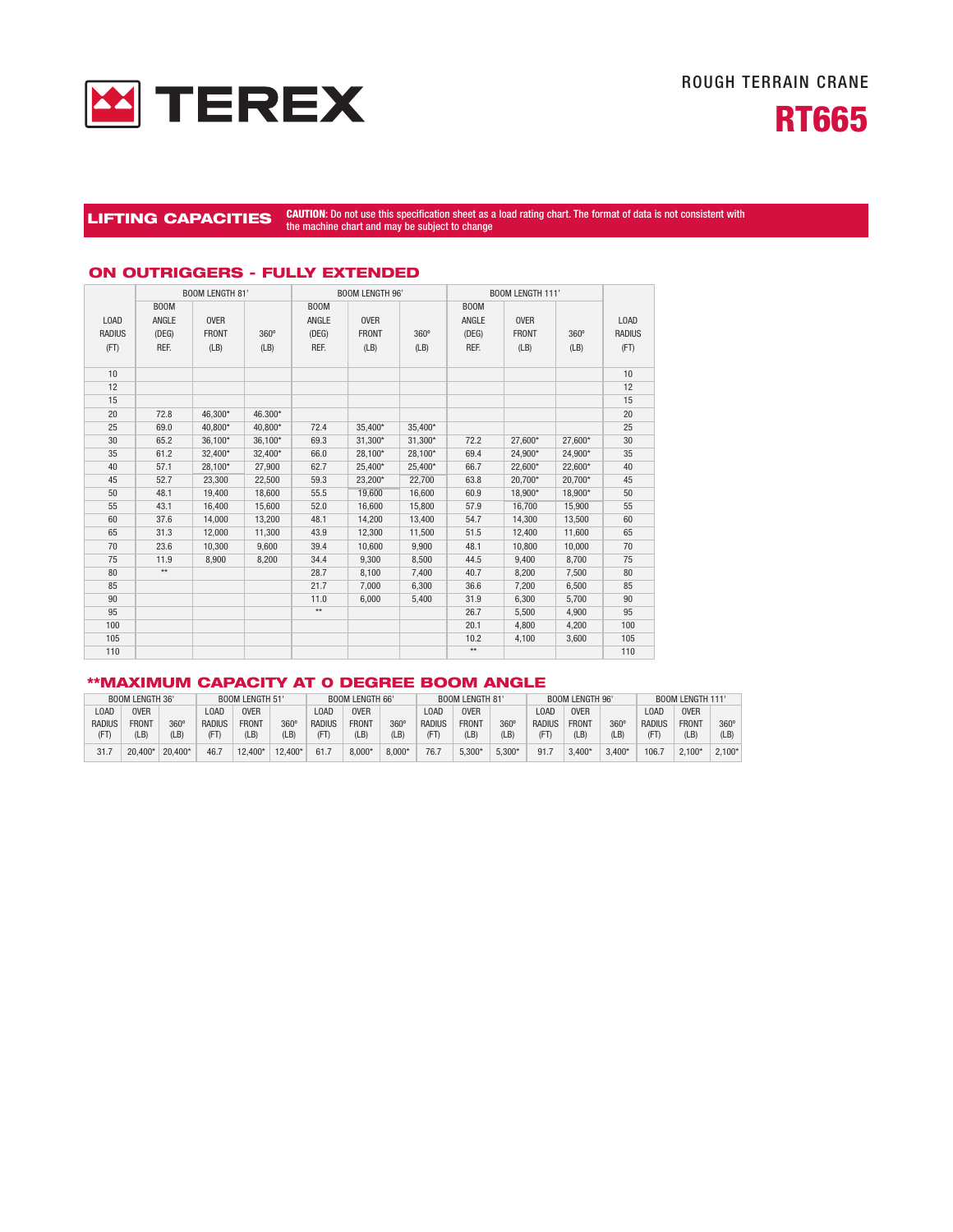



# LIFTING CAPACITIES <sup>CAUTION:</sup> Do not use this specification sheet as a load rating chart. The format of data is not consistent with the machine chart and may be subject to change

|               |             | <b>BOOM LENGTH 36'</b> | <b>BOOM LENGTH 51'</b> |         | <b>BOOM LENGTH 66'</b> |             | <b>BOOM LENGTH 81'</b> |             | <b>BOOM LENGTH 96'</b> |        | <b>BOOM LENGTH 111'</b> |             |        |
|---------------|-------------|------------------------|------------------------|---------|------------------------|-------------|------------------------|-------------|------------------------|--------|-------------------------|-------------|--------|
|               | <b>BOOM</b> |                        | <b>BOOM</b>            |         | <b>BOOM</b>            |             | <b>BOOM</b>            |             | <b>BOOM</b>            |        | <b>BOOM</b>             |             |        |
| LOAD          | ANGLE       |                        | ANGLE                  |         | ANGLE                  |             | ANGLE                  |             | ANGLE                  |        | ANGLE                   |             | LOAD   |
| <b>RADIUS</b> | (DEG)       | $360^\circ$            | (DEG)                  | 360°    | (DEG)                  | $360^\circ$ | (DEG)                  | $360^\circ$ | (DEG)                  | 360°   | (DEG)                   | $360^\circ$ | RADIUS |
| (FT)          | REF.        | (LB)                   | REF.                   | (LB)    | REF.                   | (LB)        | REF.                   | (LB)        | REF.                   | (LB)   | REF.                    | (LB)        | (FT    |
| 10            | 67.1        | 121,200*               | 74.1                   | 80.100* |                        |             |                        |             |                        |        |                         |             | 10     |
| 12            | 63.6        | 106,800*               | 71.8                   | 80,100* |                        |             |                        |             |                        |        |                         |             | 12     |
| 15            | 57.5        | 86,000*                | 68.1                   | 78.500* | 73.3                   | 62,000*     |                        |             |                        |        |                         |             | 15     |
| 20            | 48.0        | 48,800                 | 61.9                   | 49.900  | 68.7                   | 50,400      | 72.8                   | 46,300*     |                        |        |                         |             | 20     |
| 25            | 35.9        | 31,300                 | 55.3                   | 32.700  | 63.9                   | 33,200      | 69.0                   | 33,500      | 72.4                   | 33.700 |                         |             | 25     |
| 30            | 18.0        | 21.800                 | 48.0                   | 23.400  | 58.9                   | 23,900      | 65.2                   | 24.200      | 69.3                   | 24.400 | 72.2                    | 24.500      | 30     |
| 35            | $**$        |                        | 39.9                   | 17,500  | 53.7                   | 18,100      | 61.2                   | 18,300      | 66.0                   | 18,500 | 69.4                    | 18,600      | 35     |
| 40            |             |                        | 29.9                   | 13,300  | 48.0                   | 14,100      | 57.1                   | 14,300      | 62.7                   | 14,500 | 66.7                    | 14,600      | 40     |
| 45            |             |                        | 15.0                   | 10,300  | 41.9                   | 11,100      | 52.7                   | 11.400      | 59.3                   | 11.600 | 63.8                    | 11,700      | 45     |
| 50            |             |                        | $**$                   |         | 34.8                   | 8,800       | 48.1                   | 9,200       | 55.5                   | 9,400  | 60.9                    | 9.500       | 50     |
| 55            |             |                        |                        |         | 26.2                   | 7,000       | 43.1                   | 7,400       | 52.0                   | 7,600  | 57.9                    | 7.800       | 55     |
| 60            |             |                        |                        |         | 13.2                   | 5,400       | 37.6                   | 5,900       | 48.1                   | 6.200  | 54.7                    | 6,300       | 60     |
| 65            |             |                        |                        |         | $\star\star$           |             | 31.3                   | 4,700       | 43.9                   | 5,000  | 51.5                    | 5.200       | 65     |
| 70            |             |                        |                        |         |                        |             | 23.6                   | 3,700       | 39.4                   | 4,000  | 48.1                    | 4,200       | 70     |
| 75            |             |                        |                        |         |                        |             | 11.9                   | 2,800       | 34.4                   | 3,100  | 44.5                    | 3.300       | 75     |
| 80            |             |                        |                        |         |                        |             | $**$                   |             | 28.7                   | 2,400  | 40.7                    | 2.600       | 80     |

# **ON OUTRIGGERS - MID POSITION**

# **\*\*MAXIMUM CAPACITY AT 0 DEGREE BOOM ANGLE**

| BOOM LENGTH 36' |             | <b>BOOM LENGTH 51'</b> |             | <b>BOOM LENGTH 66'</b> |             | BOOM LENGTH 81 |             | BOOM LENGTH 96' |             | BOOM LENGTH 111' |             |
|-----------------|-------------|------------------------|-------------|------------------------|-------------|----------------|-------------|-----------------|-------------|------------------|-------------|
|                 |             |                        |             |                        |             |                |             |                 |             |                  |             |
| <b>LOAD</b>     |             | <b>LOAD</b>            |             | <b>LOAD</b>            |             | <b>LOAD</b>    |             | LOAD            |             | <b>LOAD</b>      |             |
| <b>RADIUS</b>   | $360^\circ$ | <b>RADIUS</b>          | $360^\circ$ | <b>RADIUS</b>          | $360^\circ$ | <b>RADIUS</b>  | $360^\circ$ | <b>RADIUS</b>   | $360^\circ$ | <b>RADIUS</b>    | $360^\circ$ |
| (FT)            | (LB)        | (FT)                   | (LB)        | (FT)                   | (LB)        | (FT)           | (LB)        | (FT)            | (LB)        | (FT)             | (LB)        |
|                 |             |                        |             |                        |             |                |             |                 |             |                  |             |
| 31.7            | 19.200      | 46.7                   | 9.300       | 61.7                   | 4.900       | 76.7           | 2.500       |                 |             |                  |             |

#### **USE THESE CHARTS ONLY WHEN ALL OUTRIGGERS ARE PINNED IN MID POSITION**

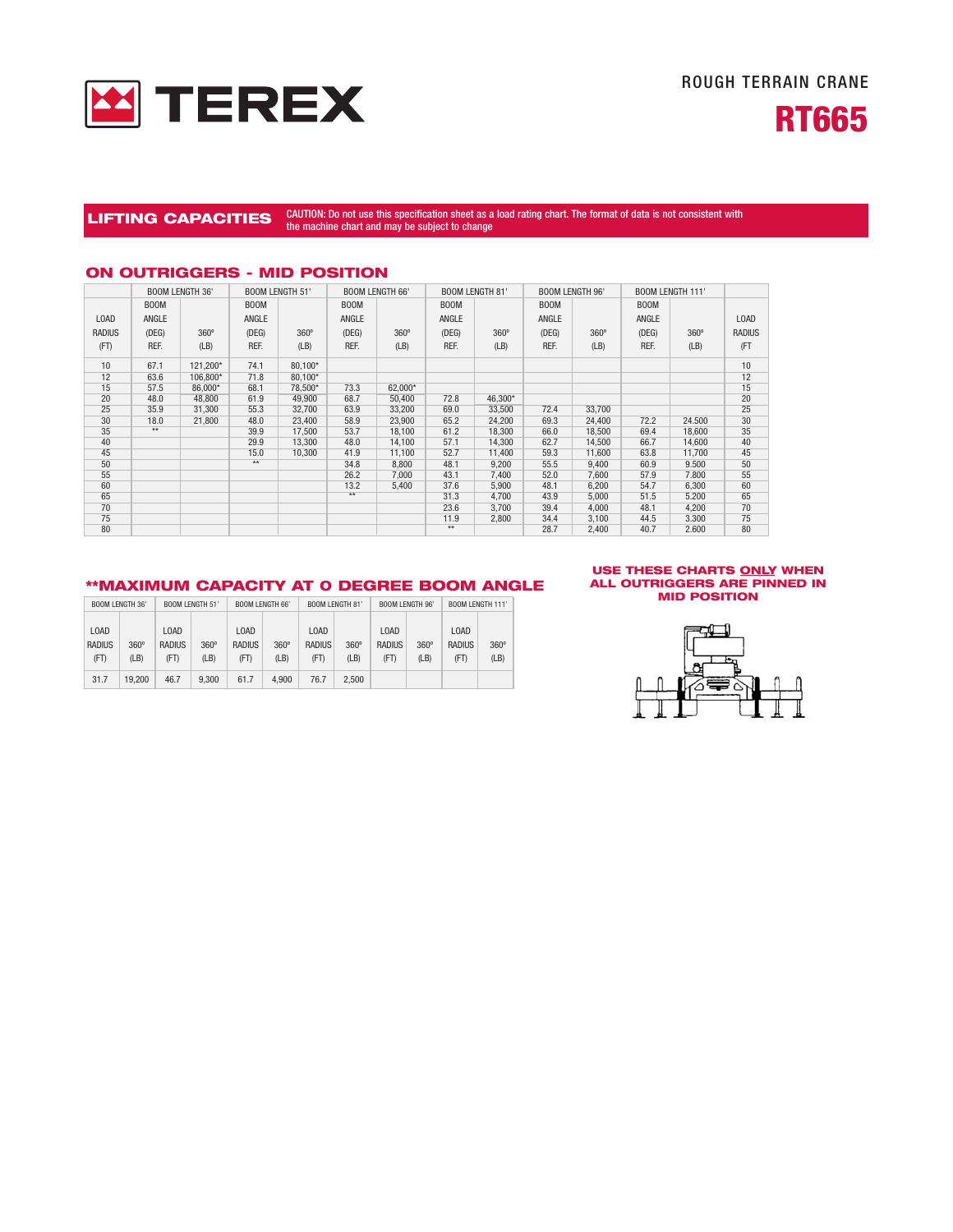



# LIFTING CAPACITIES <sup>CAUTION:</sup> Do not use this specification sheet as a load rating chart. The format of data is not consistent with the machine chart and may be subject to change

# **ON OUTRIGGERS - RETRACTED**

|               | <b>BOOM LENGTH 36'</b> |             | <b>BOOM LENGTH 51'</b> |             |             | <b>BOOM LENGTH 66'</b> |             | <b>BOOM LENGTH 81'</b> |             | <b>BOOM LENGTH 96'</b> | <b>BOOM LENGTH 111'</b> |             |               |
|---------------|------------------------|-------------|------------------------|-------------|-------------|------------------------|-------------|------------------------|-------------|------------------------|-------------------------|-------------|---------------|
|               | <b>BOOM</b>            |             | <b>BOOM</b>            |             | <b>BOOM</b> |                        | <b>BOOM</b> |                        | <b>BOOM</b> |                        | <b>BOOM</b>             |             |               |
| <b>LOAD</b>   | ANGLE                  |             | ANGLE                  |             | ANGLE       |                        | ANGLE       |                        | ANGLE       |                        | ANGLE                   |             | <b>LOAD</b>   |
| <b>RADIUS</b> | (DEG)                  | $360^\circ$ | (DEG)                  | $360^\circ$ | (DEG)       | 360°                   | (DEG)       | $360^\circ$            | (DEG)       | $360^\circ$            | (DEG)                   | $360^\circ$ | <b>RADIUS</b> |
| (FT)          | REF.                   | (LB)        | REF.                   | (LB)        | REF.        | (LB)                   | REF.        | (LB)                   | REF.        | (LB)                   | REF.                    | (LB)        | (FT           |
| 10            | 67.1                   | 73,700      | 74.1                   | 74,900      |             |                        |             |                        |             |                        |                         |             | 10            |
| 12            | 63.6                   | 51,700      | 71.8                   | 51,700      |             |                        |             |                        |             |                        |                         |             | 12            |
| 15            | 57.5                   | 34,300      | 68.1                   | 35,300      | 73.3        | 35,800                 |             |                        |             |                        |                         |             | 15            |
| 20            | 48.0                   | 20,100      | 61.9                   | 21,400      | 68.7        | 21,800                 | 72.8        | 22,100                 |             |                        |                         |             | 20            |
| 25            | 35.9                   | 12,800      | 55.3                   | 14,100      | 63.9        | 14,600                 | 69.0        | 14,900                 | 72.4        | 15,000                 |                         |             | 25            |
| 30            | 18.0                   | 8,200       | 48.0                   | 9,600       | 58.9        | 10,200                 | 65.2        | 10,500                 | 69.3        | 10,700                 | 72.2                    | 10,800      | 30            |
| 35            | $**$                   |             | 39.9                   | 6.600       | 53.7        | 7,200                  | 61.2        | 7,600                  | 66.0        | 7.700                  | 69.4                    | 7,800       | 35            |
| 40            |                        |             | 29.9                   | 4.400       | 48.0        | 5,000                  | 57.1        | 5,400                  | 62.7        | 5,600                  | 68.7                    | 5,700       | 40            |
| 45            |                        |             | 15.0                   | 2.600       | 41.9        | 3.400                  | 52.7        | 3,800                  | 59.3        | 4.000                  | 63.8                    | 4,100       | 45            |
| 50            |                        |             |                        |             |             |                        | 48.1        | 2,500                  | 55.5        | 2.700                  | 60.9                    | 2.900       | 50            |
| 55            |                        |             |                        |             |             |                        |             |                        |             |                        |                         |             | 55            |

# **\*\*MAXIMUM CAPACITY AT 0 DEGREE BOOM ANGLE**

| BOOM LENGTH 36' |             | <b>BOOM LENGTH 51'</b> |             | <b>BOOM LENGTH 66'</b> |             | BOOM LENGTH 81' |             | <b>BOOM LENGTH 96'</b> |             | <b>BOOM LENGTH 111'</b> |             |
|-----------------|-------------|------------------------|-------------|------------------------|-------------|-----------------|-------------|------------------------|-------------|-------------------------|-------------|
| <b>LOAD</b>     |             | LOAD                   |             |                        | <b>LOAD</b> |                 | <b>LOAD</b> |                        |             | LOAD                    |             |
| <b>RADIUS</b>   | $360^\circ$ | <b>RADIUS</b>          | $360^\circ$ | <b>RADIUS</b>          | $360^\circ$ | <b>RADIUS</b>   | $360^\circ$ | LOAD<br><b>RADIUS</b>  | $360^\circ$ | <b>RADIUS</b>           | $360^\circ$ |
| (FT)            | (LB)        | (FT)                   | (LB)        | (FT)                   | (LB)        | (FT)            | (LB)        | (FT)                   | (LB)        | (FT)                    | (LB)        |
| 31.7            | 6.800       |                        |             |                        |             |                 |             |                        |             |                         |             |

#### **USE THESE CHARS WHEN ALL OUTRIG-GER BEAMS ARE NOT IN EITHER THE MID OR FULLY EXTENDED POSITION**

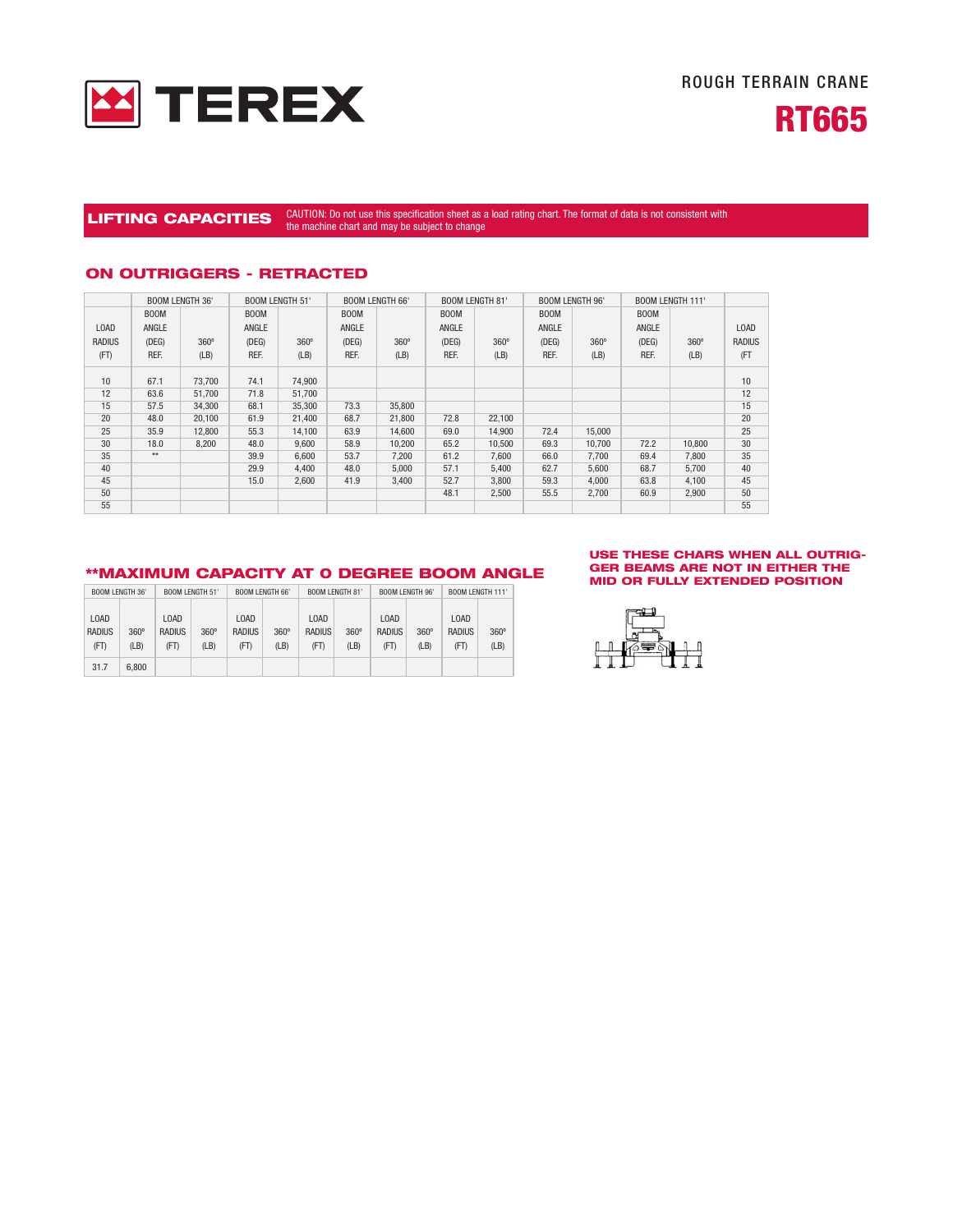



#### **LIFTING CAPACITIES** CAUTION: Do not use this specification sheet as a load rating chart. The format of data is not consistent with the machine chart and may be subject to change

### **SIDE STOW JIB ON FULLY EXTENDED OUTRIGGERS**

|                   |                               |              |             | 32' OFFSETTABLE JIB/NO PULL OUT INSTALLED |              |             |                               |              |             | 49' OFFSETTABLE JIB/PULL OUT RETRACTED |              |             |               |              |             |                               |              |             |                             |
|-------------------|-------------------------------|--------------|-------------|-------------------------------------------|--------------|-------------|-------------------------------|--------------|-------------|----------------------------------------|--------------|-------------|---------------|--------------|-------------|-------------------------------|--------------|-------------|-----------------------------|
|                   | 0° OFFSET                     |              |             |                                           | 15° OFFSET   |             |                               | 30° OFFSET   |             |                                        | 0° OFFSET    |             | 15° OFFSET    |              | 30° OFFSET  |                               |              |             |                             |
| <b>LOADED</b>     | L <sub>0</sub> A <sub>D</sub> |              |             | L <sub>0</sub> A <sub>D</sub>             |              |             | L <sub>0</sub> A <sub>D</sub> |              |             | L <sub>0</sub> A <sub>D</sub>          |              |             | <b>LOAD</b>   |              |             | L <sub>0</sub> A <sub>D</sub> |              |             | LOADED                      |
| B <sub>0</sub> 0M | <b>RADIUS</b>                 | <b>FRONT</b> |             | <b>RADIUS</b>                             | <b>FRONT</b> |             | <b>RADIUS</b>                 | <b>FRONT</b> |             | <b>RADIUS</b>                          | <b>FRONT</b> |             | <b>RADIUS</b> | <b>FRONT</b> |             | <b>RADIUS</b>                 | <b>FRONT</b> |             | B <sub>0</sub> <sub>M</sub> |
| ANGLE             | (REF)                         | ONLY         | $360^\circ$ | (REF)                                     | ONLY         | $360^\circ$ | (REF)                         | ONLY         | $360^\circ$ | (REF)                                  | ONLY         | $360^\circ$ | (REF)         | ONLY         | $360^\circ$ | (REF)                         | ONLY         | $360^\circ$ | ANGLE                       |
| (DEG)             | (FT)                          | (LB)         | (LB)        | (FT)                                      | (LB)         | (LB)        | (FT)                          | (LB)         | (LB)        | (FT)                                   | (LB)         | (LB)        | (FT)          | (LB)         | (LB)        | (FT)                          | (LB)         | (LB)        | (DEG)                       |
|                   |                               |              |             |                                           |              |             |                               |              |             |                                        |              |             |               |              |             |                               |              |             |                             |
| 75                | 40                            | 12.600*      | 12.600*     | 48                                        | $8.500*$     | $8.500*$    | 54                            | $6.600*$     | $6.600*$    | 41                                     | 12.600*      | 12.600*     | 49            | $8.500*$     | $8.500*$    | 55                            | $6.600*$     | $6.600*$    | 75                          |
| 73                | 46                            | 11,900*      | 11,900*     | 53                                        | 8,200*       | $8,200*$    | 59                            | 6.400        | $6.400*$    | 47                                     | 11,900*      | 11.900*     | 54            | $8,200*$     | $8,200*$    | 60                            | $6,400*$     | $6.400*$    | 73                          |
| 71                | 51                            | 11.300*      | 11.300*     | 58                                        | 7.800*       | $7.800*$    | 63                            | 6.300*       | $6.300*$    | 52                                     | 11.300*      | 11.300*     | 59            | $7.800*$     | $7.800*$    | 64                            | $6.300*$     | $6.300*$    | 71                          |
| 68                | 58                            | 10.400*      | 10.400*     | 65                                        | $7.400*$     | $7.400*$    | 70                            | $6.000*$     | $6.000*$    | 59                                     | 10.400*      | 10.400*     | 66            | $7.400*$     | $7.400*$    | 71                            | $6.000*$     | $6.000*$    | 68                          |
| 65                | 65                            | $9.600*$     | $9.600*$    | 71                                        | $7.100*$     | $7.100*$    | 76                            | 5.900*       | $5.900*$    | 66                                     | $9.600*$     | $9.600*$    | 72            | $7.100*$     | $7.100*$    | 77                            | $5.900*$     | $5.900*$    | 65                          |
| 62                | 71                            | $8.900*$     | $8.900*$    | 78                                        | $6.800*$     | $6.800*$    | 83                            | 5,700*       | 5.700*      | 72                                     | 8.900*       | $8.900*$    | 79            | $6.800*$     | $6.800*$    | 84                            | $5.700*$     | $5.700*$    | 62                          |
| 59                | 78                            | $8.300*$     | $8.300*$    | 84                                        | $6.500*$     | $6.500*$    | 88                            | $5.500*$     | $5.500*$    | 79                                     | 8.300*       | $8.200*$    | 85            | $6.500*$     | $6.500*$    | 89                            | $5.500*$     | $5.500*$    | 59                          |
| 55                | 86                            | $7.700*$     | $7.700*$    | 91                                        | $6.200*$     | $6.200*$    | 95                            | $5.300*$     | $5.300*$    | 87                                     | 7.600*       | 6.800       | 92            | $6.200*$     | $6.200*$    | 96                            | $5.300*$     | $5.300*$    | 55                          |
| 51                | 93                            | $7.100*$     | 6,500       | 98                                        | $5,900*$     | $5.900*$    | 102                           | $5,200*$     | $5.200*$    | 94                                     | 6.300        | 5.700       | 99            | 5.600        | 5,200       | 103                           | $5.200*$     | $5.000*$    | 51                          |
| 47                | 100                           | 6.000        | 5,500       | 105                                       | 5.500        | 5.100       | 108                           | $5,000*$     | $5,000*$    | 101                                    | 5.300        | 4.700       | 106           | 4,800        | 4,400       | 109                           | 4,700        | 4,200       | 47                          |
| 43                | 106                           | 5.200        | 4.600       | 111                                       | 4.800        | 4.400       | 113                           | 4.700        | 4.300       | 107                                    | 4.400        | 3.900       | 112           | 4.100        | 3.600       | 114                           | 4.000        | 3.600       | 43                          |
| 38                | 113                           | 4.300        | 3.800       | 119                                       | 4.100        | 3.600       | 119                           | 4.000        | 3.600       | 114                                    | 3.600        | 3.100       | 120           | 3.400        | 2,900       | 120                           | 3,300        | 2.900       | 38                          |
| 32                | 121                           | 3.500        | 3.100       | 124                                       | 3.400        | 2.900       | 125                           | 3.300        | 2,900       | 122                                    | 2.800        | 2.300       | 125           | 2,700        | 2,200       | 126                           | 2,600        | 2.200       | 32                          |
| 25                | 127                           | 2.900        | 2,500       | 130                                       | 2.800        | 2,300       |                               |              |             | 129                                    | 2.200        | 1.800       | 132           | 2,100        | 1.700       |                               |              |             | 25                          |
| 17                | 133                           | 2.400        | 2.000       | 135                                       | 2.300        | 1.900       |                               |              |             | 135                                    | 1.700        | 1.300       | 137           | 1.700        | 1.300       |                               |              |             | 17                          |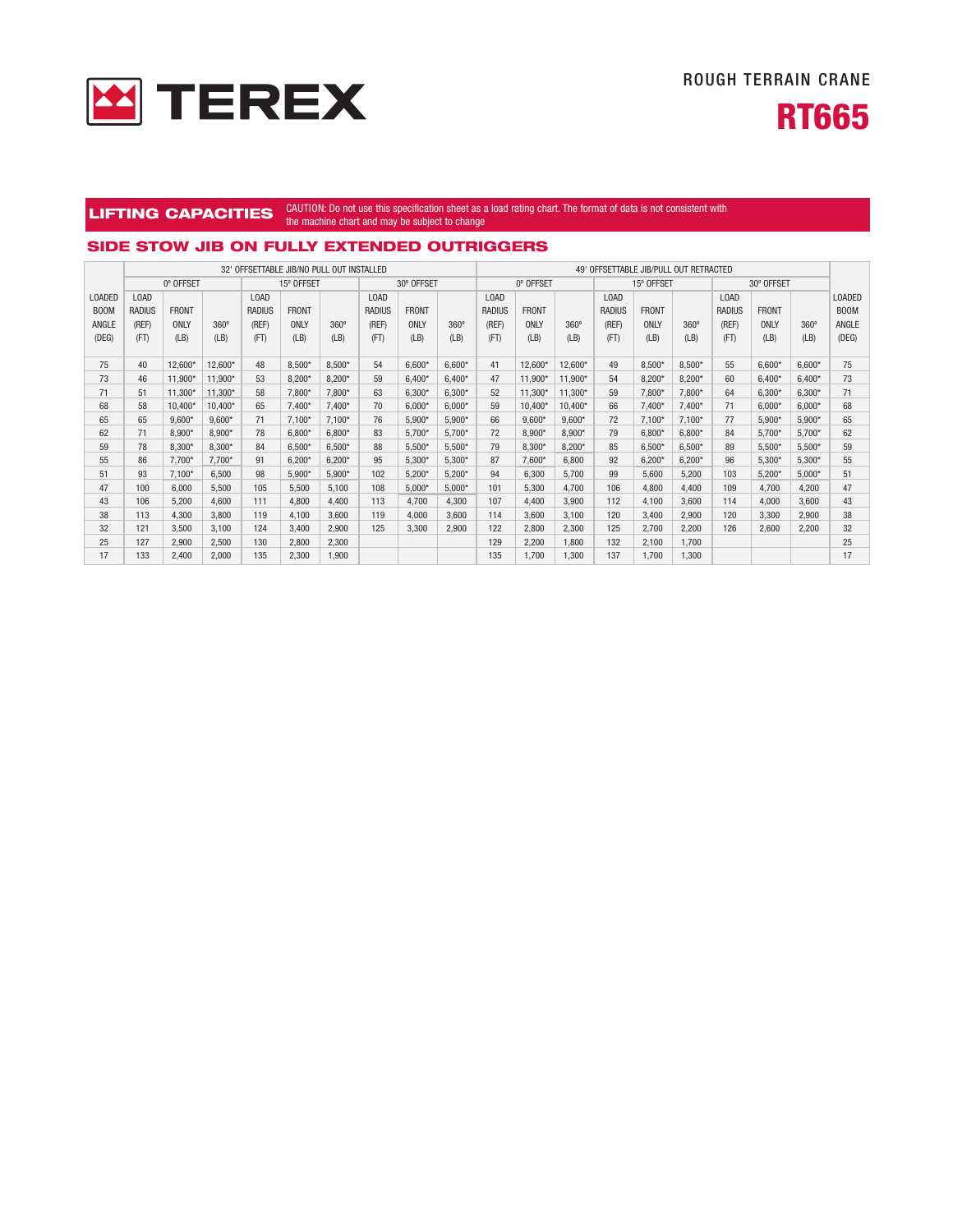



#### **LIFTING CAPACITIES** CAUTION: Do not use this specification sheet as a load rating chart. The format of data is not consistent with the machine chart and may be subject to change

# **SIDE STOW JIB ON FULLY EXTENDED OUTRIGGERS Notes For Jib Capacities:**

|               | 57' OFFSETTABLE JIB |              |             |               |              |             |               |              |          |               |  |
|---------------|---------------------|--------------|-------------|---------------|--------------|-------------|---------------|--------------|----------|---------------|--|
|               |                     | 0° OFFSET    |             |               | 15° OFFSET   |             | 30° OFFSET    |              |          |               |  |
| <b>LOADED</b> | LOAD                |              |             | LOAD          |              |             | LOAD          |              |          | <b>LOADED</b> |  |
| <b>BOOM</b>   | <b>RADIUS</b>       | <b>FRONT</b> |             | <b>RADIUS</b> | <b>FRONT</b> |             | <b>RADIUS</b> | <b>FRONT</b> |          | <b>BOOM</b>   |  |
| ANGLE         | (REF)               | <b>ONLY</b>  | $360^\circ$ | (REF)         | <b>ONLY</b>  | $360^\circ$ | (REF)         | <b>ONLY</b>  | 360°     | ANGLE         |  |
| (DEG)         | (FT)                | (LB)         | (LB)        | (FT)          | (LB)         | (LB)        | (FT)          | (LB)         | (LB)     | (DEG)         |  |
|               |                     |              |             |               |              |             |               |              |          |               |  |
| 75            | 52                  | $6,600*$     | $6,600*$    | 64            | 4,600*       | 4,600*      | 74            | $3,400*$     | $3,400*$ | 75            |  |
| 73            | 58                  | $6,200*$     | $6,200*$    | 70            | 4,400*       | 4,400*      | 80            | $3,300*$     | $3,300*$ | 73            |  |
| 71            | 64                  | 5,900*       | $5,900*$    | 76            | 4,200*       | 4,200*      | 85            | $3,200*$     | $3,200*$ | 71            |  |
| 68            | 73                  | $5,600*$     | $5,600*$    | 83            | $3,900*$     | $3,900*$    | 92            | $3,100*$     | $3,100*$ | 68            |  |
| 65            | 81                  | $5,200*$     | $5,200*$    | 91            | $3,700*$     | $3,700*$    | 99            | $3,000*$     | $3,000*$ | 65            |  |
| 62            | 89                  | 4,800*       | 4,800*      | 98            | $3,500*$     | $3,500*$    | 106           | 2,900*       | 2,900*   | 62            |  |
| 59            | 96                  | 4,500*       | 4,500*      | 105           | $3,400*$     | $3,400*$    | 112           | $2,800*$     | 2,800"   | 59            |  |
| 55            | 105                 | 4,100*       | 4,100*      | 113           | $3,200*$     | $3,200*$    | 119           | $2,700*$     | 2,700"   | 55            |  |
| 51            | 114                 | $3,800*$     | $3,800*$    | 121           | $3,000*$     | $3,000*$    | 126           | $2,700*$     | 2,700*   | 51            |  |
| 47            | 122                 | $3,500*$     | $3,500*$    | 128           | $2,900*$     | 2,900*      | 132           | $2,600*$     | $2,600*$ | 47            |  |
| 43            | 129                 | $3,300*$     | 3,000       | 135           | 2,800*       | $2,800*$    | 138           | $2,600*$     | $2,600*$ | 43            |  |
| 38            | 137                 | 2,700        | 2,400       | 142           | 2,600        | 2,200       | 144           | 2,500        | 2,200    | 38            |  |
| 32            | 145                 | 2,200        | 1,800       | 149           | 2,100        | 1,700       | 149           | 2,000        | 1,700    | 32            |  |
| 25            | 153                 | 1,600        | 1,300       | 155           | 1,600        | 1,200       |               |              |          | 25            |  |
| 17            | 159                 | 1,200        | 1,000       | 160           | 1,200        | 900         |               |              |          | 17            |  |

**RECOMMENDED TIRE PRESSURE**

| tire size       | <b>STATIONARY</b> | `RFFP  | 2 1/2 MPH | 'ravel |
|-----------------|-------------------|--------|-----------|--------|
| 29.5 x 25-28 PR | <b>81 PSI</b>     | 81 PSI | 65 PSI    | 55 PSI |

A. For all boom lengths less than the maximum with a jib erected, the rated loads are

determined by boom angle only In the appropriate column. B. For boom angle not shown, use the capacity of the next lower boom angle. C. Listed radii are for extended main boom only.

#### **ON TIRES**

|               | <b>MAX</b>    |             |                   | 29.5 X 25 28 PR     |                         |  |  |  |  |
|---------------|---------------|-------------|-------------------|---------------------|-------------------------|--|--|--|--|
|               | <b>BOOM</b>   |             | <b>STATIONARY</b> |                     | <b>PICK &amp; CARRY</b> |  |  |  |  |
| <b>RADIUS</b> | <b>LENGTH</b> |             | <b>STATIC</b>     | CREEP               | 2.5 MPH                 |  |  |  |  |
| (FT)          | (FT)          | $360^\circ$ |                   | STRAIGHT OVER FRONT |                         |  |  |  |  |
| 10            | 36            | 55.700      | 87.600*           | 68,800              | 51,900                  |  |  |  |  |
| 12            | 36            | 42.800      | 77,300*           | 60,500              | 45.400                  |  |  |  |  |
| 15            | 36            | 29.500      | 61.400            | 50,800              | 37.700                  |  |  |  |  |
| 20            | 36            | 17.600      | 37,300            | 37,300              | 28,800                  |  |  |  |  |
| 25            | 51            | 11,800      | 22,600            | 22,600              | 22,600                  |  |  |  |  |
| 30            | 51            | 8.000       | 15.700            | 15.700              | 15.700                  |  |  |  |  |
| 35            | 51            | 5.700       | 12,700            | 12,700              | 12,700                  |  |  |  |  |
| 40            | 51            | 4,100       | 10,200            | 10,200              | 10,200                  |  |  |  |  |
| 45            | 66            | 2.900       | 8.100             | 8.100               | 8,100                   |  |  |  |  |
| 50            | 66            | 1.900       | 6,500             | 6,500               | 6,500                   |  |  |  |  |
| 55            | 66            |             | 5,200             | 5,200               | 5,200                   |  |  |  |  |
| 60            | 81            |             | 4,200             | 4,200               | 4,200                   |  |  |  |  |
| 65            | 81            |             | 3,400             | 3,400               | 3,400                   |  |  |  |  |
| 75            | 81            |             | 2,700             | 2,700               | 2,700                   |  |  |  |  |

#### **Notes For On Tire Capacities:**

A. For Pick and Carry operations, boom must be centered over the front of the crane with swing brake and lock engaged. Use minimum boom point height and keep load close to ground surface.

B. The load should be restrained from swinging. NO ON TIRE OPERATION WITH JIB ERECTED.

C. Without outriggers, never maneuver the boom beyond listed load radii for applicable tires to ensure stability.

D. Creep speed is crane movement of less than 200' (61 m) in a 30 minute period and not exceeding 1.0 mph (1.6 km/h). E. Refer to General Notes for additional information.

## **MAXIMUM PERMISSIBLE HOIST LINE LOAD**

| LINE PARTS        |            |        |                    |        |                                                                                                   |        |        |         |         | 10      |
|-------------------|------------|--------|--------------------|--------|---------------------------------------------------------------------------------------------------|--------|--------|---------|---------|---------|
| MAIN & AUX, HOIST | 13,800     | 27,600 | 41.400             | 55,200 | 69.000                                                                                            | 82.800 | 96.600 | 100.400 | 124.200 | 130.000 |
|                   |            |        |                    |        |                                                                                                   |        |        |         |         |         |
|                   | WIRE ROPE: |        |                    |        | 3/4" ROTATION RESISTANT 34X7 COMPACTED STRAND, GRADE 2160. MINIMUM BREAKING STRENGTH - 34.5 TONS. |        |        |         |         |         |
|                   |            |        |                    |        | 3/4" 6X19 OR 6X37, IPS, IWRC, PERFORMED RIGHT REGULAR LAY MINIMUM BREAKING STRENGTH - 25.6 TONS.  |        |        |         |         |         |
|                   |            |        | WEIGHT 1.04 LB/FT. |        |                                                                                                   |        |        |         |         |         |